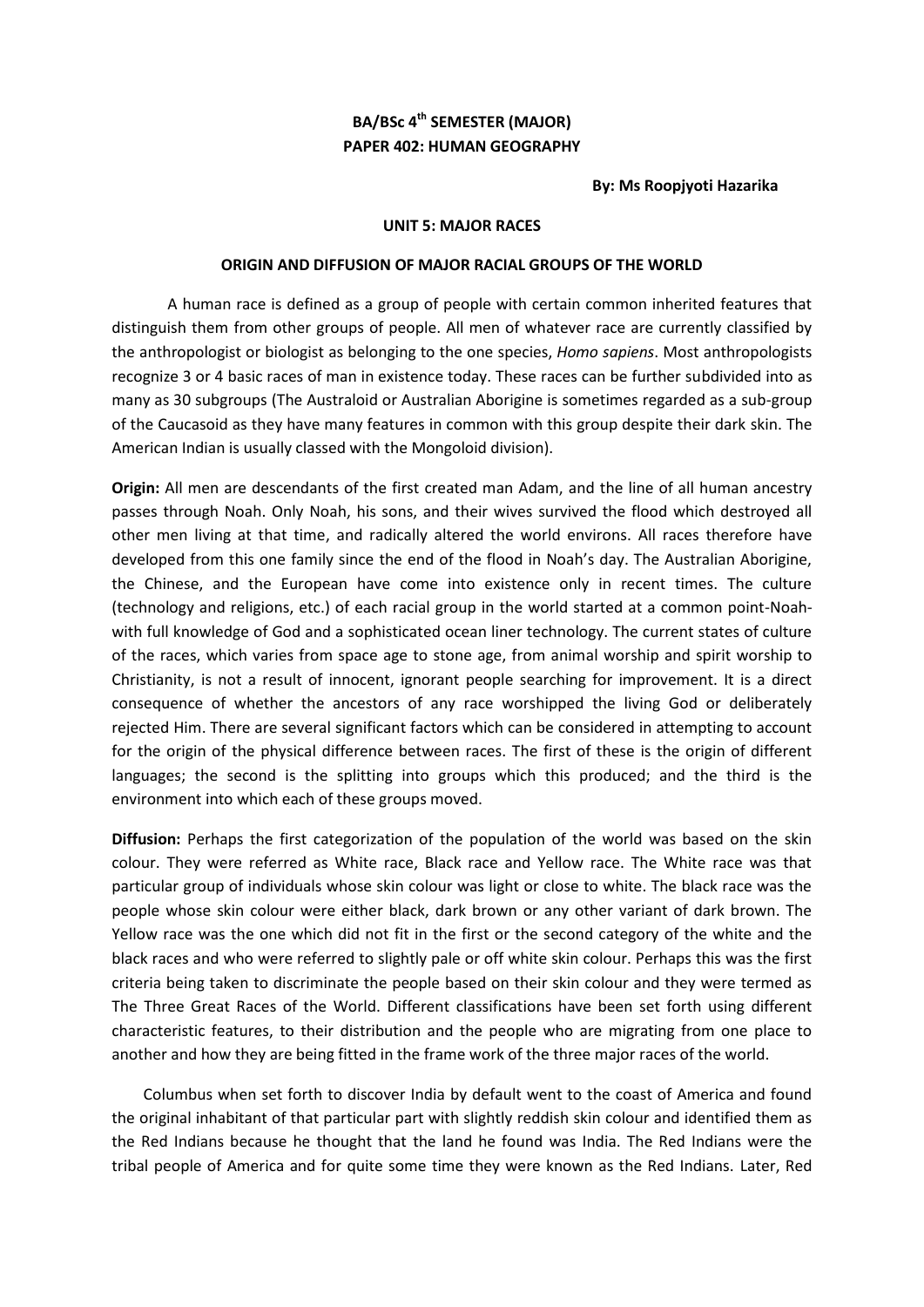Indians were later on renamed as American Indians. They had features like the Mongoloids but the only difference was their skin color, which was not exactly the same as that of the Mongoloids.

The Mughals invaded India and it was under Mughal Empire. They brought Islam to India and ruled India for pretty long till the Britishers invaded. They also observed different groups of people in India with variable skin colour, facial features with different kinds of head shape, nose shape, eye form, facial contour, stature and other criteria. They were identified as a mixed group of individuals, because Indians did not fall into any of the three racial groups of the world, i.e. the Negroid, the Caucasoid and the Mongoloid.

The Europeans who were more enterprising spread out to different parts of the world. The Britishers had spread out to various places around the globe. The French who invaded a number of places and ruled followed them. The Spanish people also went to different parts of the world and ruled them like Britishers and French .They intermixed with the local people and settled there. Migration of these groups caused racial intermixture that caused genetic admixture thereby formulating mixed racial groups and that was the cause of the formation of the new races. These new races were subsequently termed as sub-categories under the three major races because the Caucasoid have numbers of divisions, which are present at the European continent, Alpines, Dinaric, Nordics, and Mediterranean and their different sub-groups living in the different European countries.

Europeans ventured to discover India through alternative sea route, like Vasco-De –Gama, who came to India from Portugal and settled at Goa. Along with him, certain African slaves also came and they settled on the Gujarat coast, especially close to Dwarika and Jamnagar.

In America, there are a number of American blacks, whose origin is from Africa, from where they migrated generations back and settled there for quite a few centuries. Now they became original population of America. The American blacks have contributed immensely to the development of the country. The Americans are divided into two main categories; American White and the American Black. America has other categories also like the Spanish, the Red Indians etc. So they have all the three major races of the world living within the same continent as original inhabitants for a pretty long time.

European continent is primarily dominated by the Caucasoids, while the Negros and the Mongoloids inhabiting the European countries are the migrant people, they are either students or the businesspersons who migrated a few decades back and have settled in those areas.

Coming to the Middle East Region, where we find Negros and Caucasoids as predominant groups. Their dark skin color, relatively tall stature coupled with frizzy and peppercorn type or the spiral type of hair identifies Negros population. They have prognathous face, which is like that of Pithecanthropus or Homo-Erectus. It could be perhaps said that the origin of man took place from Africa. After originating there, man migrated to other parts of the world, spread out, and developed into different races in those regions. Therefore, this is one place where we find plenty of Negros.

Chinese, on the other hand, have very soft features with yellowish/ pale skin colour, short to medium in stature with very small nose, round/broad heads, flat cheeks and straight and black hair. They are distributed almost in the entire China, Mongolia, Taiwan. Japan, Korea, Vietnam, Thailand,